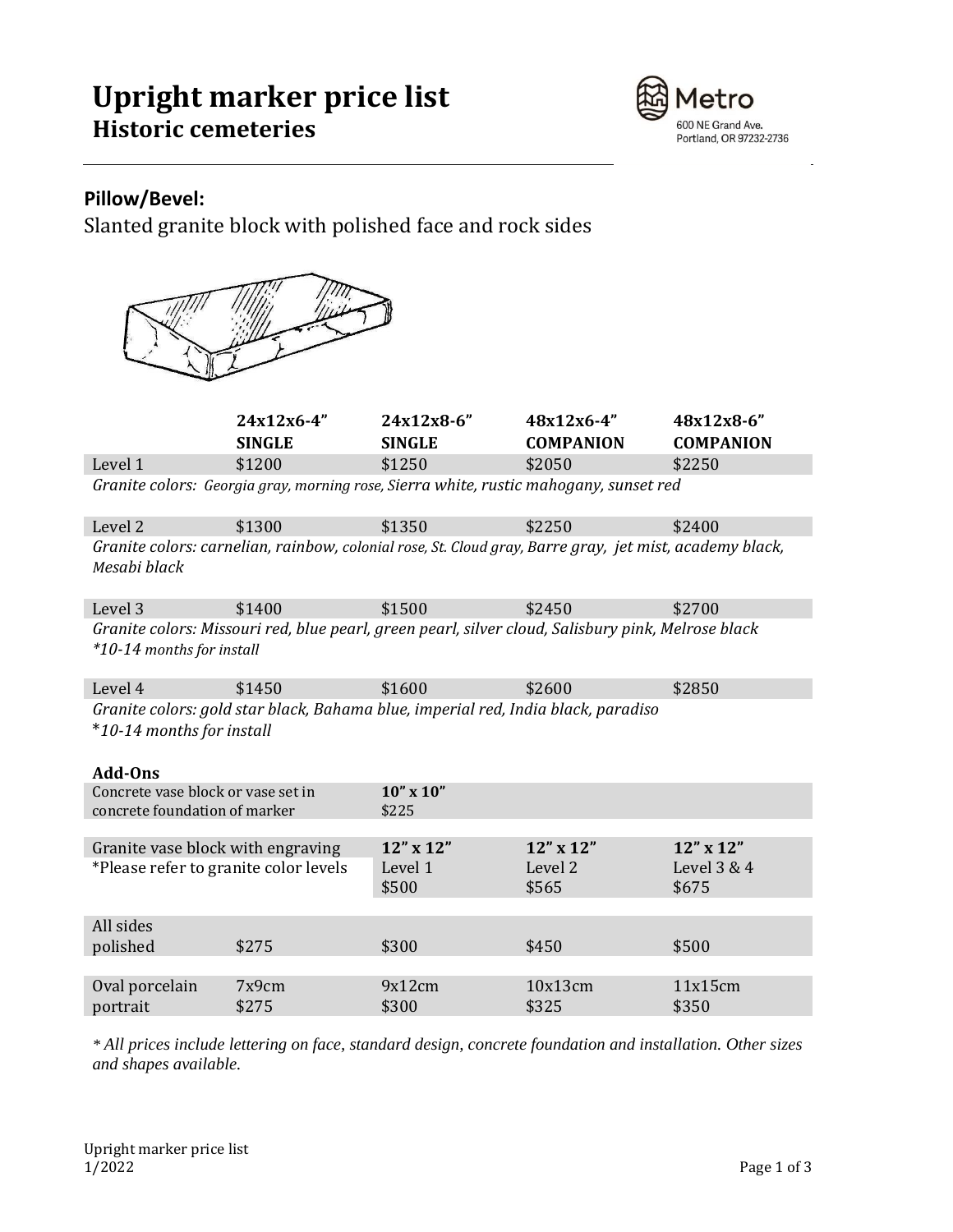# **Upright marker price list Historic cemeteries**



### **Slant:**

Polished granite face, sawn back, rock top and sides, flat, oval or serpentine top with optional 2" rock nosing

|                                             | 24x10x16"     | 24x 10x16"                                                                                              | 36x10x16"        | 36x 10x16"       |
|---------------------------------------------|---------------|---------------------------------------------------------------------------------------------------------|------------------|------------------|
|                                             | <b>SINGLE</b> | $W/30x14x6$ BASE                                                                                        | <b>COMPANION</b> | W/42x14x6 BASE   |
| Level 1                                     | \$1500        | \$2400                                                                                                  | \$2100           | \$3200           |
|                                             |               | Granite colors: Georgia gray, morning rose, Sierra white, rustic mahogany, sunset red                   |                  |                  |
| Level <sub>2</sub>                          | \$1750        | \$2800                                                                                                  | \$2500           | \$3850           |
| Mesabi black                                |               | Granite colors: carnelian, rainbow, colonial rose, St. Cloud gray, Barre gray, jet mist, academy black, |                  |                  |
| Level 3                                     | \$1950        | \$3350                                                                                                  | \$2800           | \$4550           |
| *10-14 months for install                   |               | Granite colors: Missouri red, blue pearl, green pearl, silver cloud, Salisbury pink, Melrose black      |                  |                  |
| Level 4                                     | \$2100        | \$3600                                                                                                  | \$3000           | \$4950           |
| *10-14 months for install<br><b>Add-ons</b> |               | Granite colors: gold star black, Bahama blue, imperial red, India black, paradiso                       |                  |                  |
| All sides polished                          | \$375         | \$700                                                                                                   | \$450            | \$750            |
| Polished back<br>only                       | \$125         | \$125                                                                                                   | \$150            | \$150            |
|                                             |               |                                                                                                         |                  |                  |
| Inscription on<br>back                      | \$300         | \$300                                                                                                   | \$450            | \$450            |
|                                             |               |                                                                                                         |                  |                  |
| Oval porcelain<br>portrait                  | 7x9<br>\$275  | 9x12cm<br>\$300                                                                                         | 10x13cm<br>\$325 | 11x15cm<br>\$350 |
|                                             |               |                                                                                                         |                  |                  |

*\* All prices include lettering on face, standard design, concrete foundation and installation. Other sizes and shapes available.*